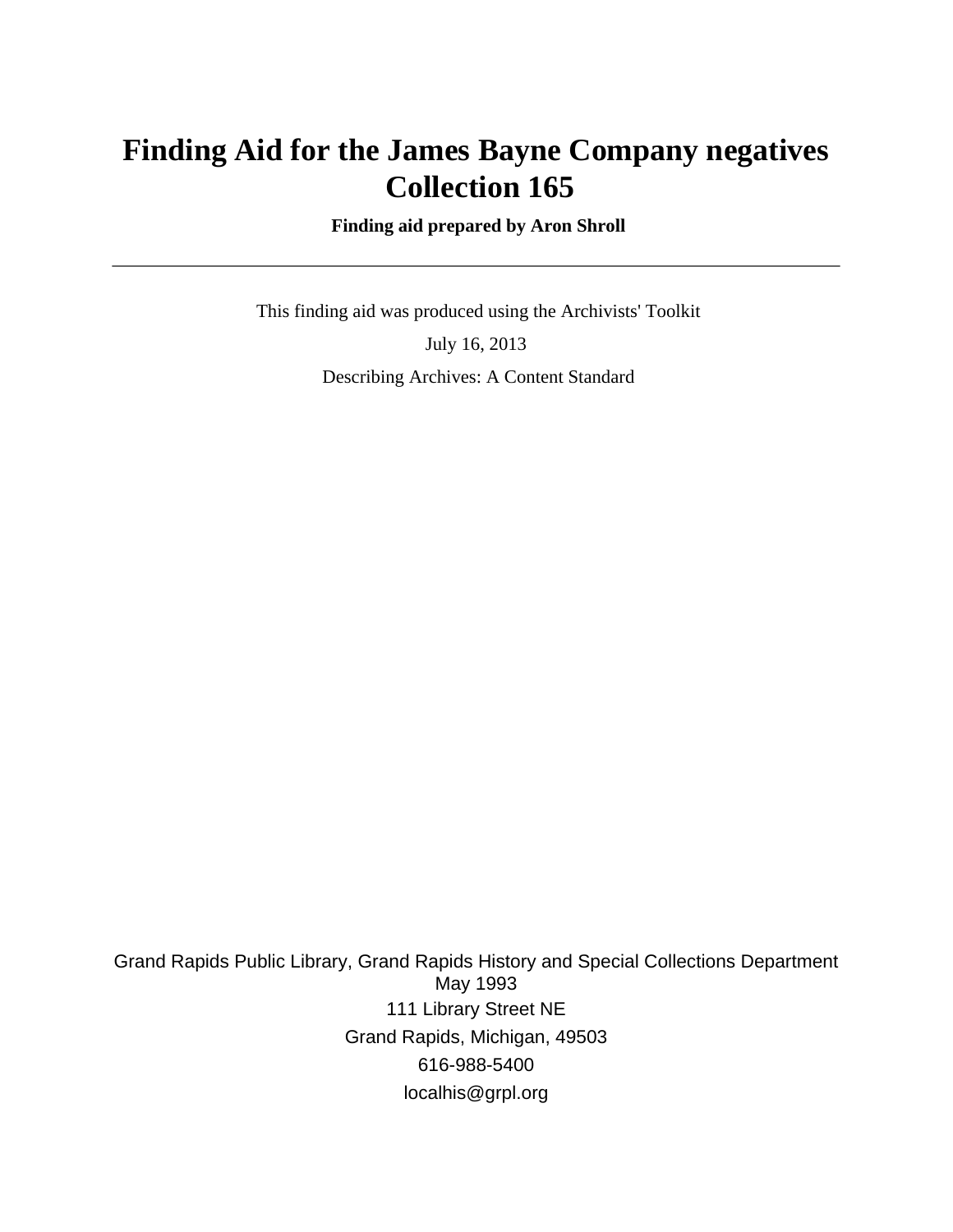# **Table of Contents**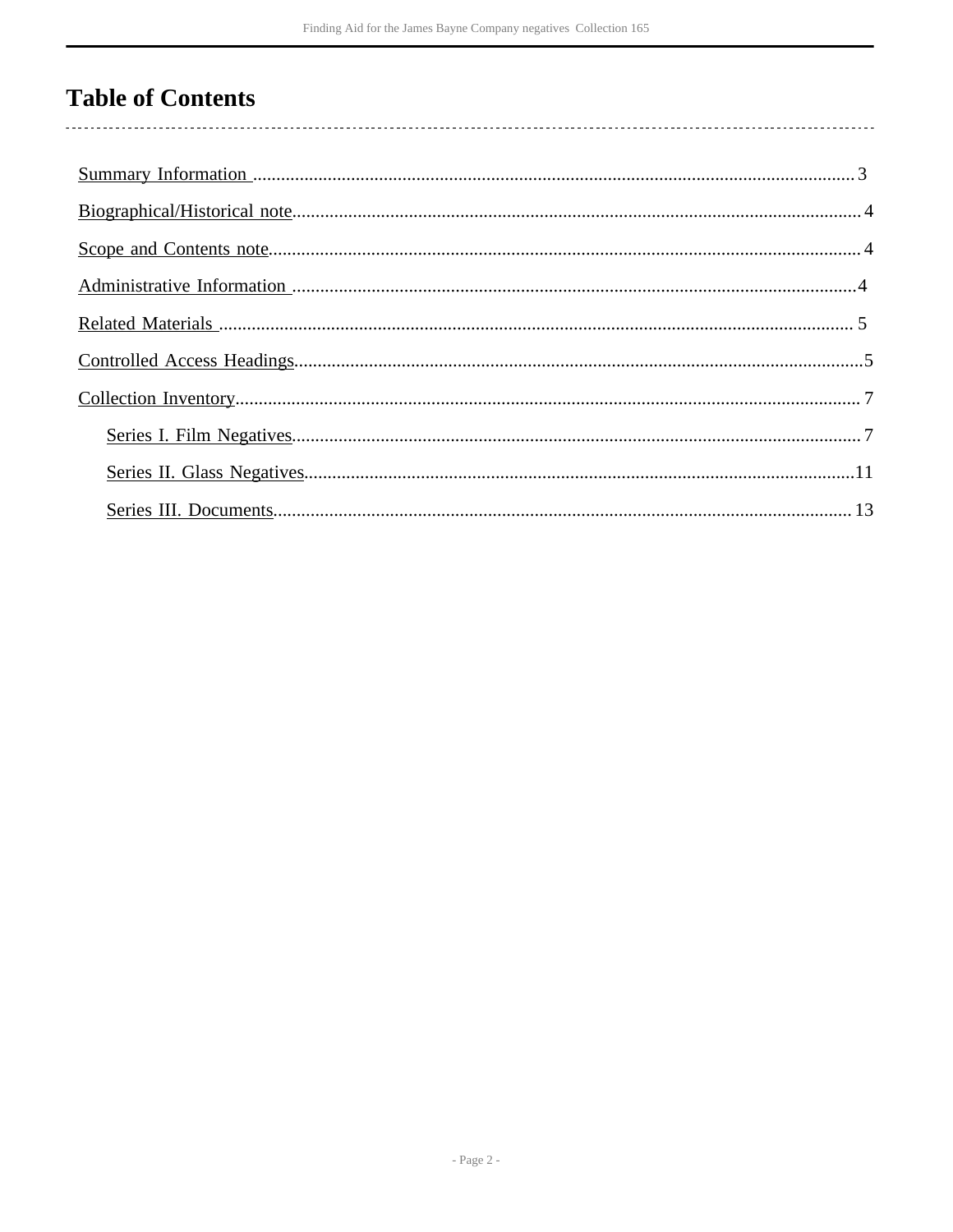# <span id="page-2-0"></span>**Summary Information**

| <b>Repository</b> | Grand Rapids Public Library, Grand Rapids History and Special<br><b>Collections Department</b>                                                                                                                                                                                                                                                                                                                                                                                                                                             |
|-------------------|--------------------------------------------------------------------------------------------------------------------------------------------------------------------------------------------------------------------------------------------------------------------------------------------------------------------------------------------------------------------------------------------------------------------------------------------------------------------------------------------------------------------------------------------|
| <b>Creator</b>    | James Bayne Co                                                                                                                                                                                                                                                                                                                                                                                                                                                                                                                             |
| <b>Title</b>      | James Bayne Company negatives                                                                                                                                                                                                                                                                                                                                                                                                                                                                                                              |
| Date [inclusive]  | circa 1900-1920                                                                                                                                                                                                                                                                                                                                                                                                                                                                                                                            |
| <b>Extent</b>     | 4.0 Linear feet 14 boxes                                                                                                                                                                                                                                                                                                                                                                                                                                                                                                                   |
| Language          | English                                                                                                                                                                                                                                                                                                                                                                                                                                                                                                                                    |
| <b>Abstract</b>   | The James Bayne Company was a photography and printing business<br>in Grand Rapids, Michigan. This collection includes 198 film negatives<br>and 73 glass plate negatives. The images depict furniture, the interior of<br>the Bayne Company and Grand Rapids area parks and buildings. The<br>views include Fallasburg Park, Aman Park, Veteran's Park, Caledonia<br>Park, Chief Hazy Cloud Park, Burton School, Sunshine Hospital, St.<br>Mary's Hospital, Furniture Capital Air Service and the Consumer's Power<br>Company Croton Dam. |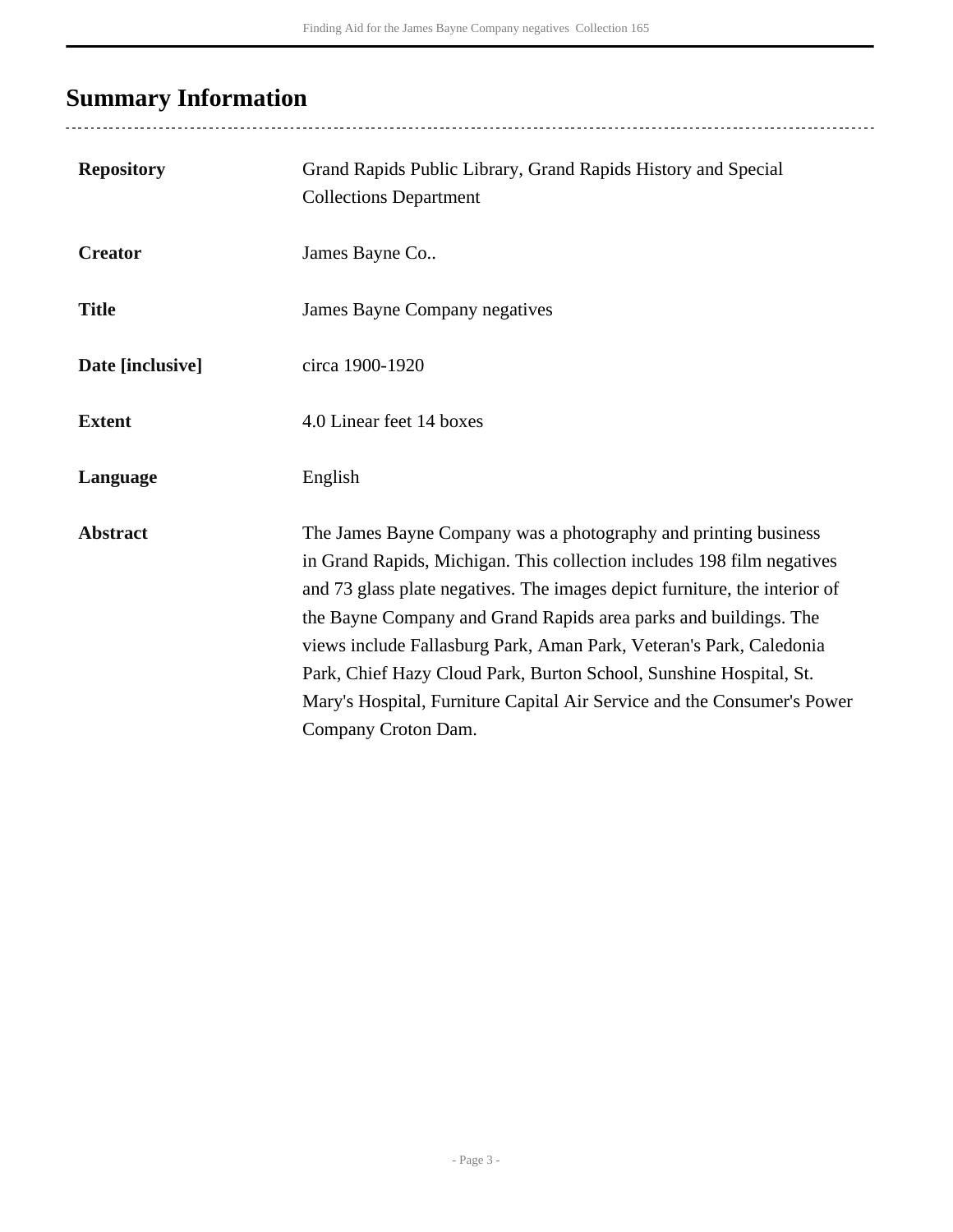### <span id="page-3-0"></span>**Biographical/Historical note**

James Bayne (1845-1924) started his furniture photographing career in Grand Rapids in the late 1800s, when the demand for visual proof of quality furniture merchandise was in demand. His business grew rapidly, and he took pictures of items ranging from typewriters to funeral caskets in addition to furniture. Bayne enjoyed hunting and fishing during his leisure time. Bayne died in 1924 at the age of 79.

#### <span id="page-3-1"></span>**Scope and Contents note**

This collection provides only very limited representation of the Bayne printing company and its work over several decades. No documents of the firm are given here, although some select items may be found in other collections in the archives.

The furniture negatives show furniture buyers a sample of the piece of furniture before buying, and this made it easier for door-to-door salesmen. The negatives are detailed pictures of furniture, parks, Grand Rapids buildings, roads and statues. Most of the glass negatives are of furniture, while the film negatives are of Grand Rapids buildings and parks. There are also large film negatives of the Grand Rapids Press book and a small historical background on James Bayne and his company. The Bayne Co. interiors show shots such as people working in the photo studios, in offices, or darkrooms. Other shots show printing machinery. The Parks shown in the Grand Rapids area are Aman Park, Caledonia Park, Chief Hazy Cloud Park, Fallasburg Park, and Fisk Knob Park. The furniture pieces shown are sofas, desks, dressers, tables, and sideboards.

### <span id="page-3-2"></span>**Administrative Information**

### **Publication Information**

Grand Rapids Public Library, Grand Rapids History and Special Collections Department May 1993

#### **Immediate Source of Acquisition note**

Dirk and Sally Van Kuik, 1991, accession number 1991.022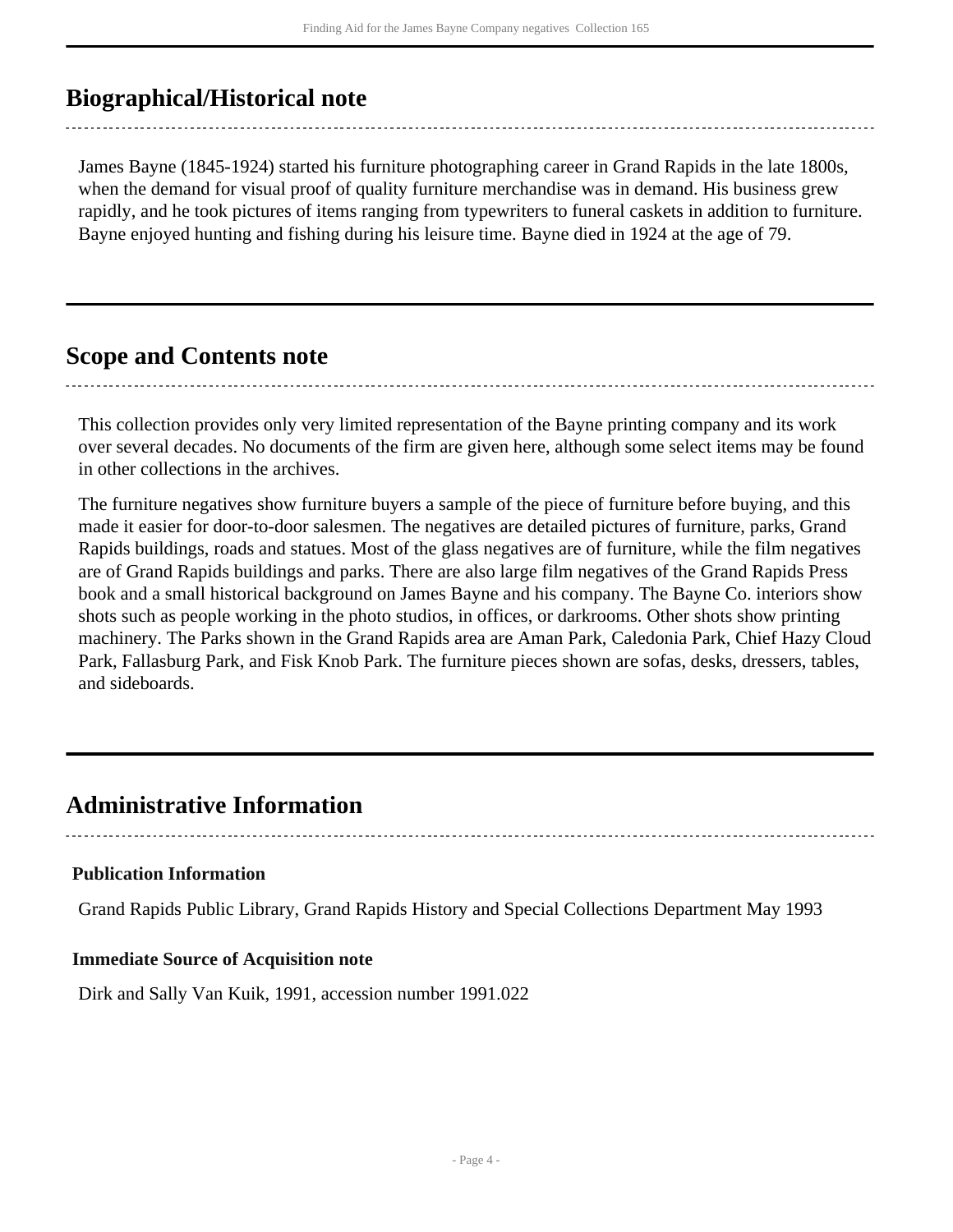## <span id="page-4-0"></span>**Related Materials**

#### **Related Archival Materials note**

Coll. 054, GRPL Photographs Collection. Images identified for Bayne in this collection date from the 1880s.

Coll. 076, GRPL Stereo Card Collection. Includes at least one image by Bayne.

Coll. 078, GRPL Postcard Collection. Set of Advertising "Reminder" cards nos. 2, 4-6.

Coll. 128, Stephen Stover Glass Negatives Collection. Stover was from Canada, and worked for the Bayne Co., among other Grand Rapids print companies.

Coll. 140, John Suchowolec Collection. He worked for the Bayne Company until moving to the Grand Rapids Herald in the 1950s.

Coll. 141, Grand Rapids Historical Society Collection has a family history for James Bayne.

Coll. 216, GRPL Ephemera Co., includes annual outing yearbooks for the Bayne staff, ca. 1912-1920.

Coll. 224-17, Graphic Clipping, Photo montage created by James Bayne of Michigan National Guard.

Coll. 289, Greater Grand Rapids Publishers and Publishing Collection, includes images of staff at work, at least one catalog of the work of the firms, and a representative publication.

### <span id="page-4-1"></span>**Controlled Access Headings**

**Genre(s)**

• photographs

**Geographic Name(s)**

- Grand Rapids (Mich.) -- History
- Grand Rapids (Mich.) -- History -- Photographs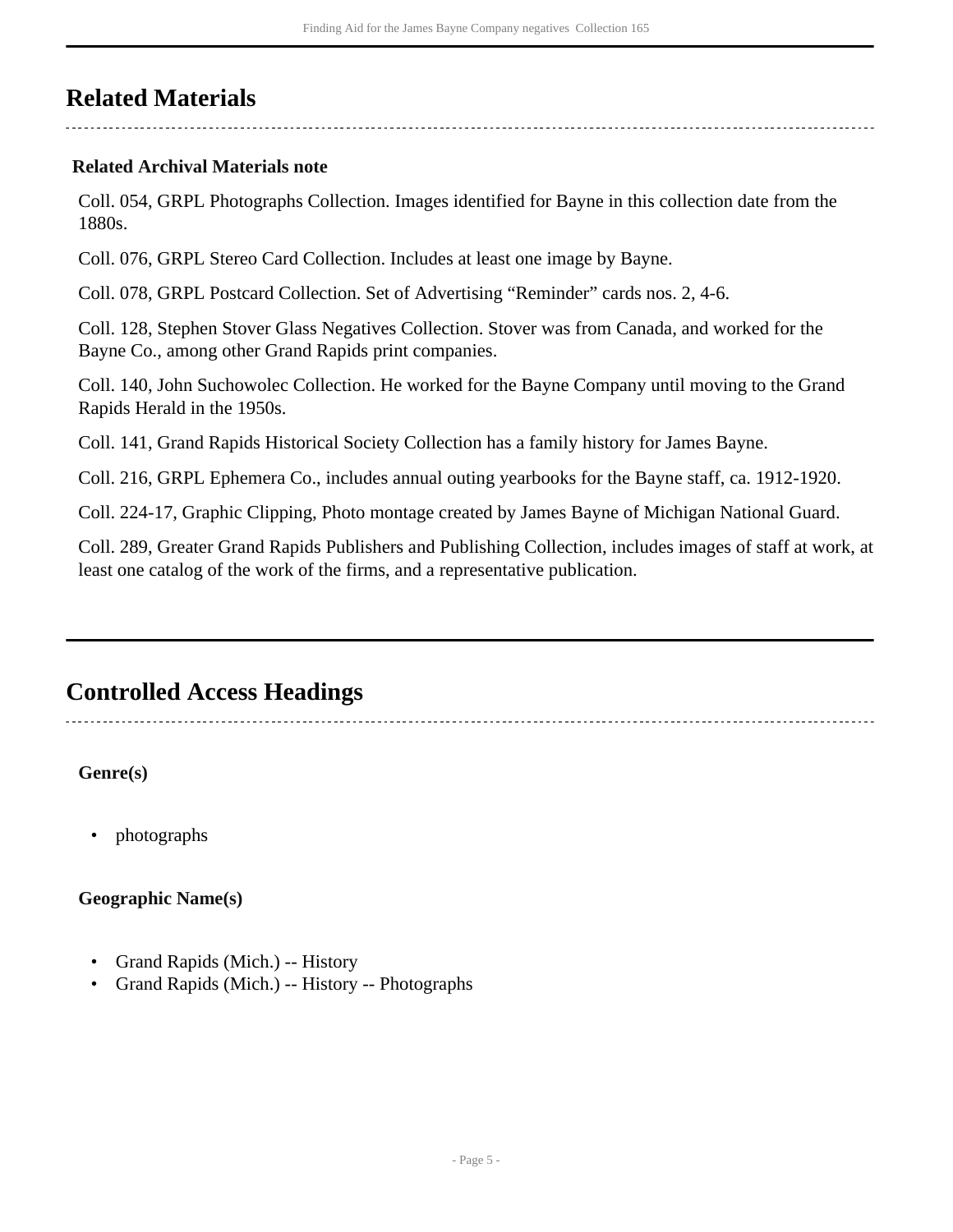#### **Subject(s)**

• Printing industry -- Michigan -- Grand Rapids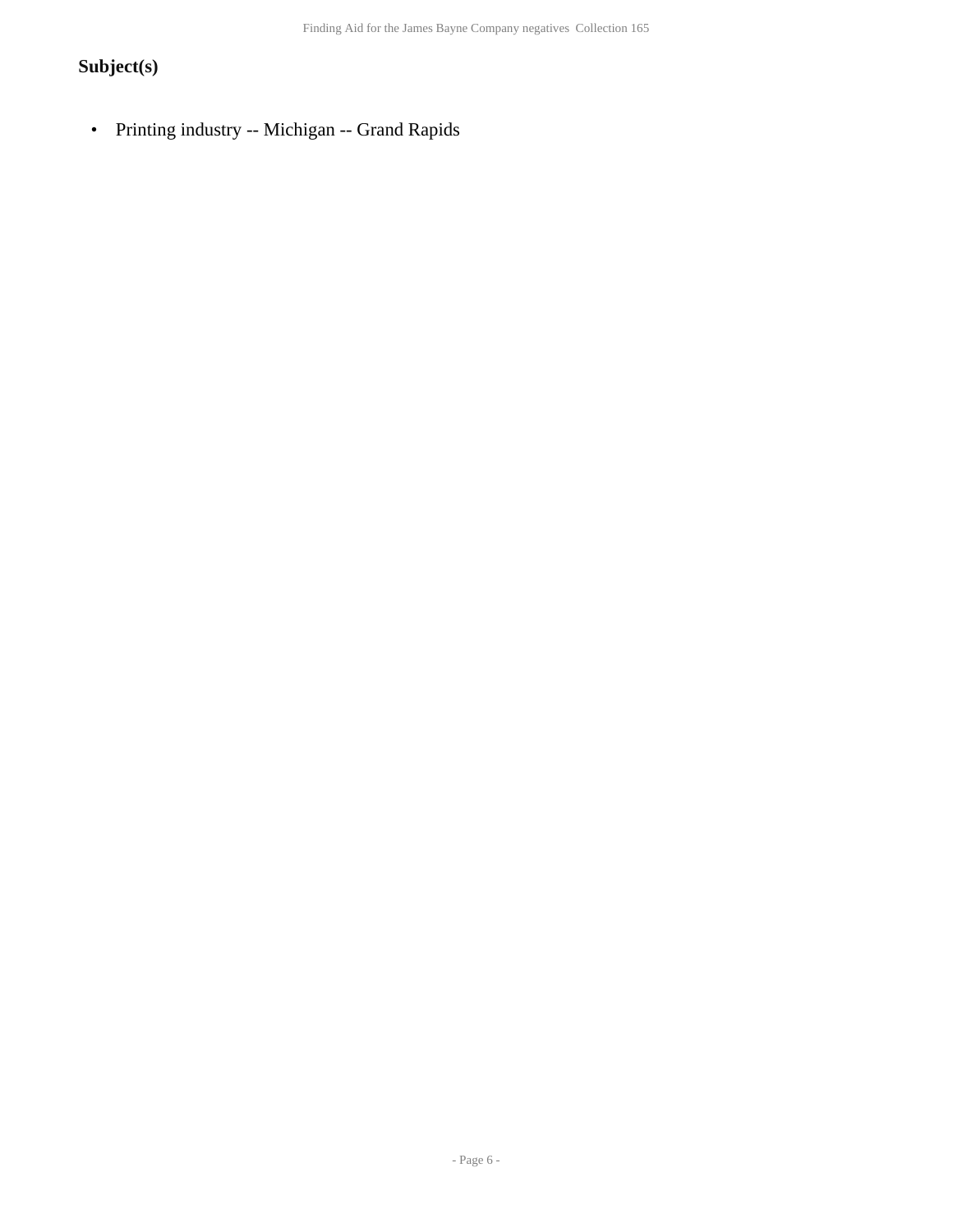## <span id="page-6-0"></span>**Collection Inventory**

#### <span id="page-6-1"></span>**Series I. Film Negatives**

#### **General note**

Note: Available prints, made from negatives in the collection, are signaled by the presence of a "P" next to the negative folder in the lists below.

#### **Circa 1910**

|                                                  | <b>Box</b>   | Folder         |
|--------------------------------------------------|--------------|----------------|
| Building and trucks, neg. nos. 001-009           | $\mathbf{1}$ | $\mathbf{1}$   |
| Machinery, neg. nos. 010-015                     | $\mathbf{1}$ | $\overline{2}$ |
| People working in darkroom neg. nos. 016-018     | $\mathbf{1}$ | 3              |
| People working in office neg. nos. 019-028       | $\mathbf{1}$ | $\overline{4}$ |
| People working in photo studio neg. nos. 029-041 | $\mathbf{1}$ | 5              |
| People working in print shop neg. nos. 043-069   | $\mathbf{1}$ | 6              |
| <b>Circa 1920</b>                                |              |                |
|                                                  | <b>Box</b>   | Folder         |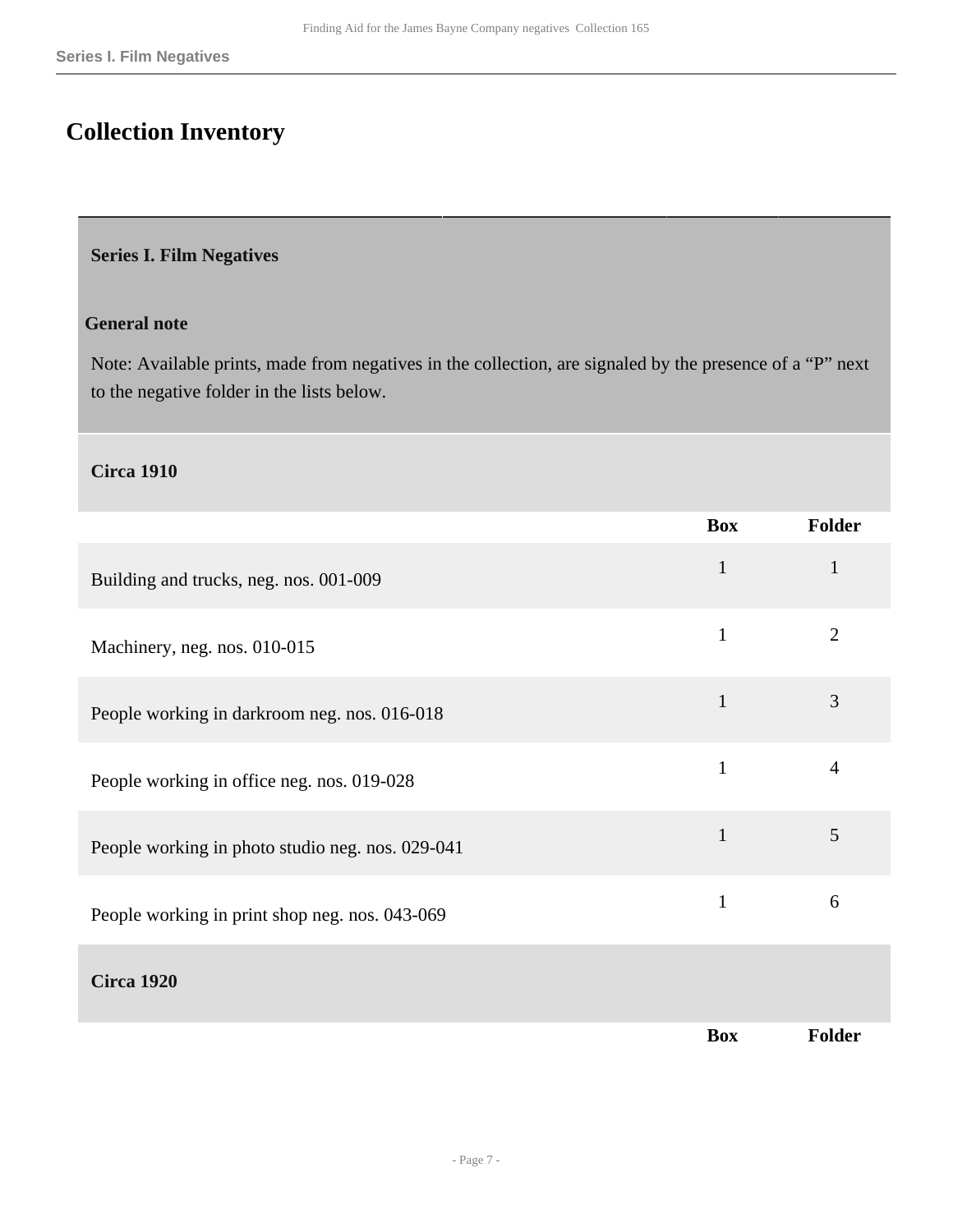| Ada Auto Co. covered bridge, neg. no. 070 P   | $\overline{2}$ | $\mathbf{1}$   |
|-----------------------------------------------|----------------|----------------|
| Blythfield Pool, neg. no. 071                 | $\overline{2}$ | $\overline{2}$ |
| Buildings unidentified, neg. no. 073          | $\overline{2}$ | 3              |
| Calvin College, neg. no. 076                  | $\overline{2}$ | $\overline{4}$ |
| Calvin College, neg. no. 077 P                | $\overline{2}$ | $\overline{4}$ |
| Cambridge Blvd., neg. no. 078                 | $\overline{2}$ | 5              |
| Charles Belknap statue, neg. nos. 079-085     | $\overline{2}$ | 6              |
| Consumer's Power Co.-Croton Dam, neg. no. 086 | $\overline{2}$ | $\tau$         |
| Elk's Building, neg. no. 087                  | $\overline{2}$ | 8              |
| Furniture Capital Air Service, neg. no. 088   | $\overline{2}$ | 9              |
| Furniture Temple, neg. no. 089                | $\overline{2}$ | 10             |
| G.R. Post Office, 1922, neg. no. 090 P        | $\overline{2}$ | 11             |
| John Ball Statue, neg. no. 091                | $\overline{2}$ | 12             |
| Kent Hills Drive, neg. nos. 092-093           | $\overline{2}$ | 13             |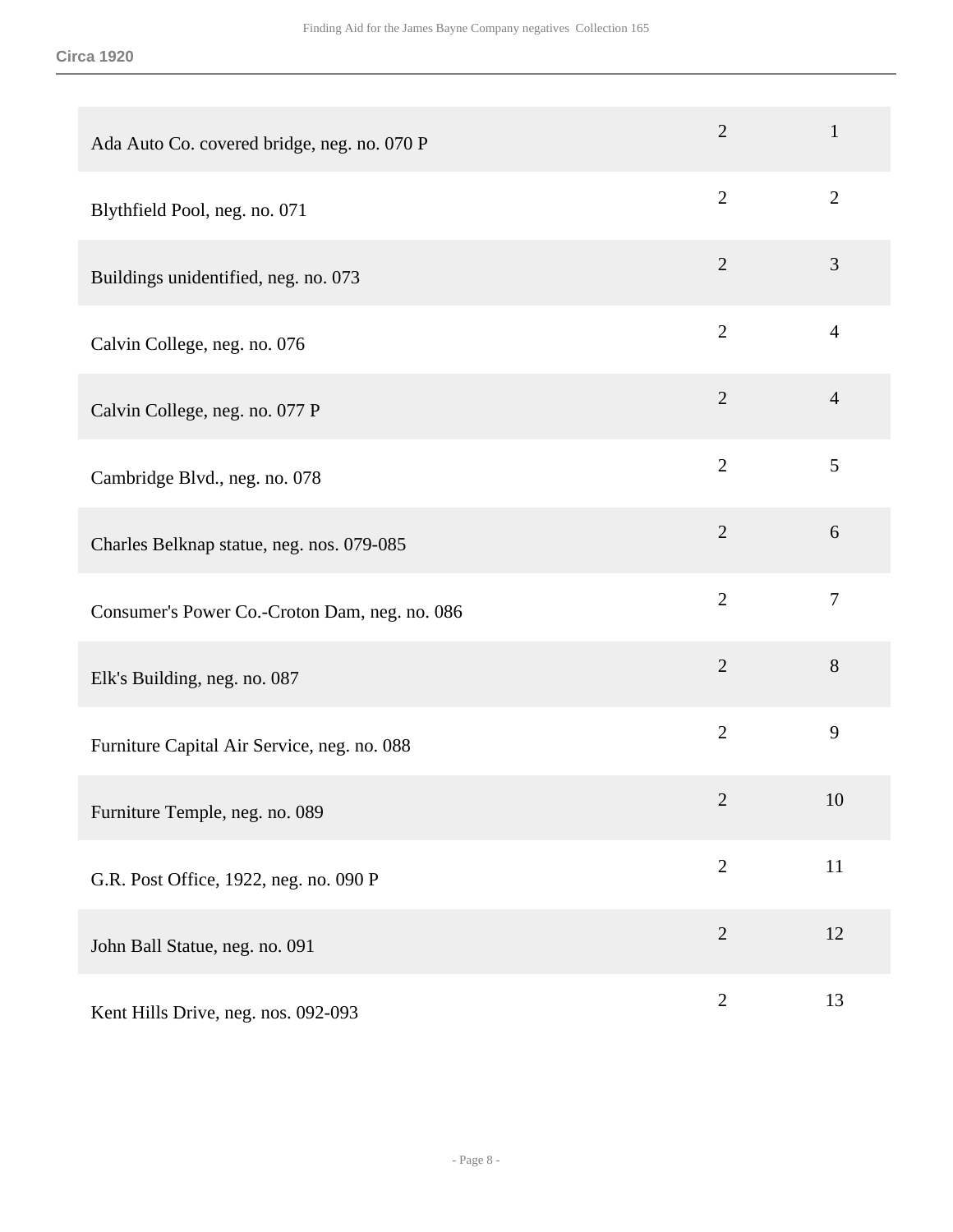| Lake Michigan Blvd., neg. no. 094                             | $\overline{2}$ | 14          |
|---------------------------------------------------------------|----------------|-------------|
| Pantlind Hotel, neg. no. 095 P                                | $\overline{2}$ | 15          |
| People Groups, neg. no. 096                                   | $\overline{2}$ | 16          |
| Ryerson Public Library, neg. nos. 097-098 P                   | $\overline{2}$ | 17          |
| Sewage Treatment Plant, neg. no. 099                          | $\overline{2}$ | 18          |
| St. Mary's Hospital, neg. nos. 100-101                        | $\overline{2}$ | 19          |
| Street Scene, neg. no. 102                                    | $\overline{2}$ | 20          |
| Sunshine Hospital, neg. no. 103                               | $\overline{2}$ | 21          |
| Veteran's Park, neg. no. 104                                  | $\overline{2}$ | 22          |
| YMCA, neg. no. 105                                            | $\overline{2}$ | 23          |
| YMCA, Shepard Building, Manufacturer's Building, neg. no. 106 | $\overline{2}$ | 24          |
| Armory, Michigan ave., neg. no. 072 P                         | $\overline{2}$ | 25          |
| Burton School, 1929, neg. nos. 074-075                        | $\overline{2}$ | 26          |
| Boy at Printing Press, neg. nos. 157-158                      | $\overline{4}$ | $\mathbf 1$ |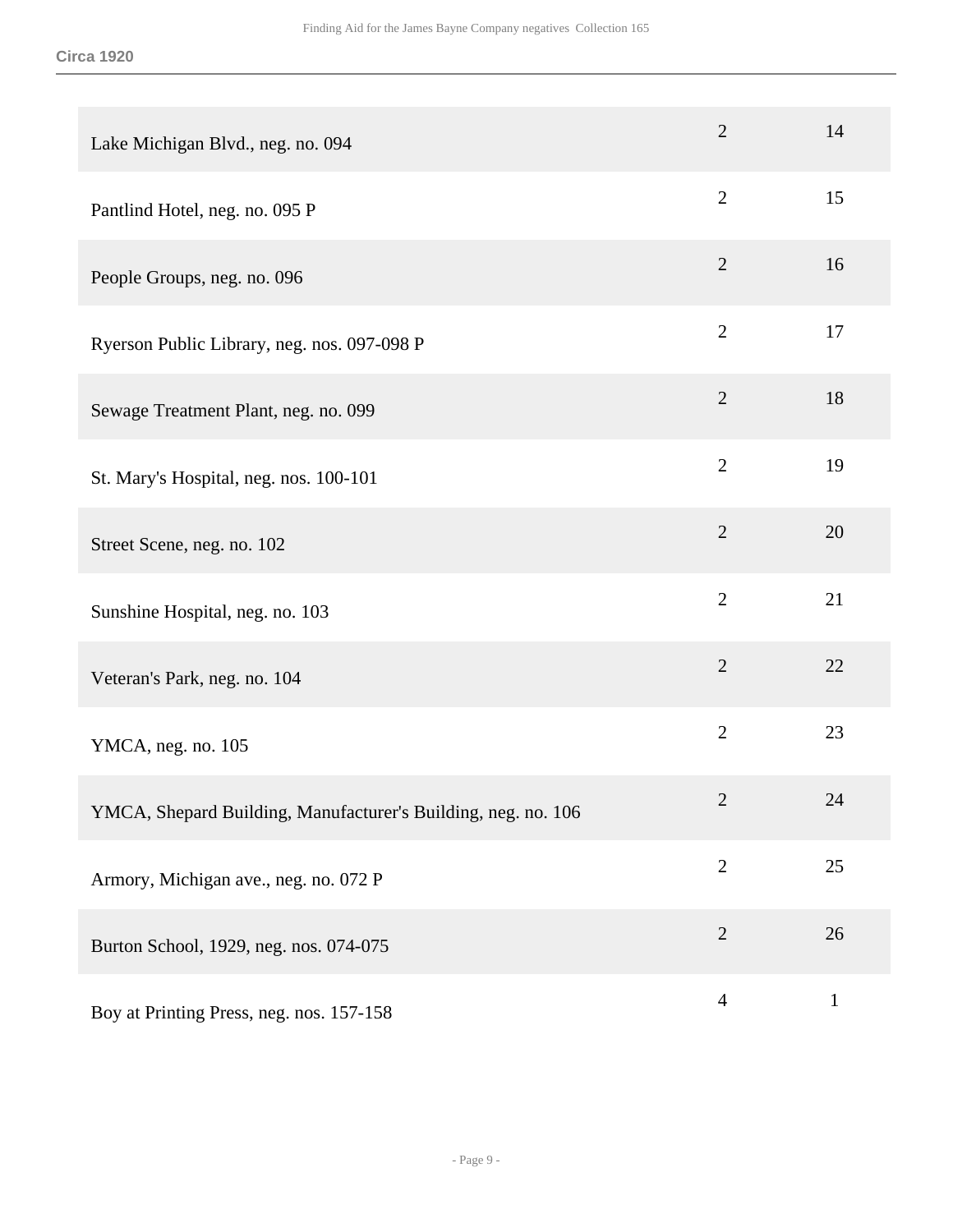| G.R. Press Building, neg. no. 159 P      | $\overline{4}$ | $\overline{2}$ |
|------------------------------------------|----------------|----------------|
| Press Carrier, neg. nos. 160-163         | $\overline{4}$ | 3              |
| G.R. Press Book, n.d., neg. nos. 164-198 | $\overline{5}$ | $\mathbf{1}$   |
| <b>Circa 1925</b>                        |                |                |
|                                          | <b>Box</b>     | Folder         |
| Aman Park, neg. nos. 107-108             | $\mathfrak{Z}$ | $\mathbf{1}$   |
| Caledonia Park, neg. nos. 109-112        | 3              | $\overline{2}$ |
| Chief Hazy Cloud Park, neg. no. 113      | 3              | 3              |
| Croton Dam, neg. nos. 114-119?           | 3              | $\overline{4}$ |
| Fallasburg Park, neg. nos. 115-123?      | 3              | 5              |
| Fisk Knob Park, neg. no. 124             | 3              | 6              |
| Gordon Park, neg. nos. 125-127           | 3              | $\overline{7}$ |
| Parks unidentified, neg. nos. 128-145    | 3              | $8\,$          |

Townsend Park, neg. nos. 146-151 3 9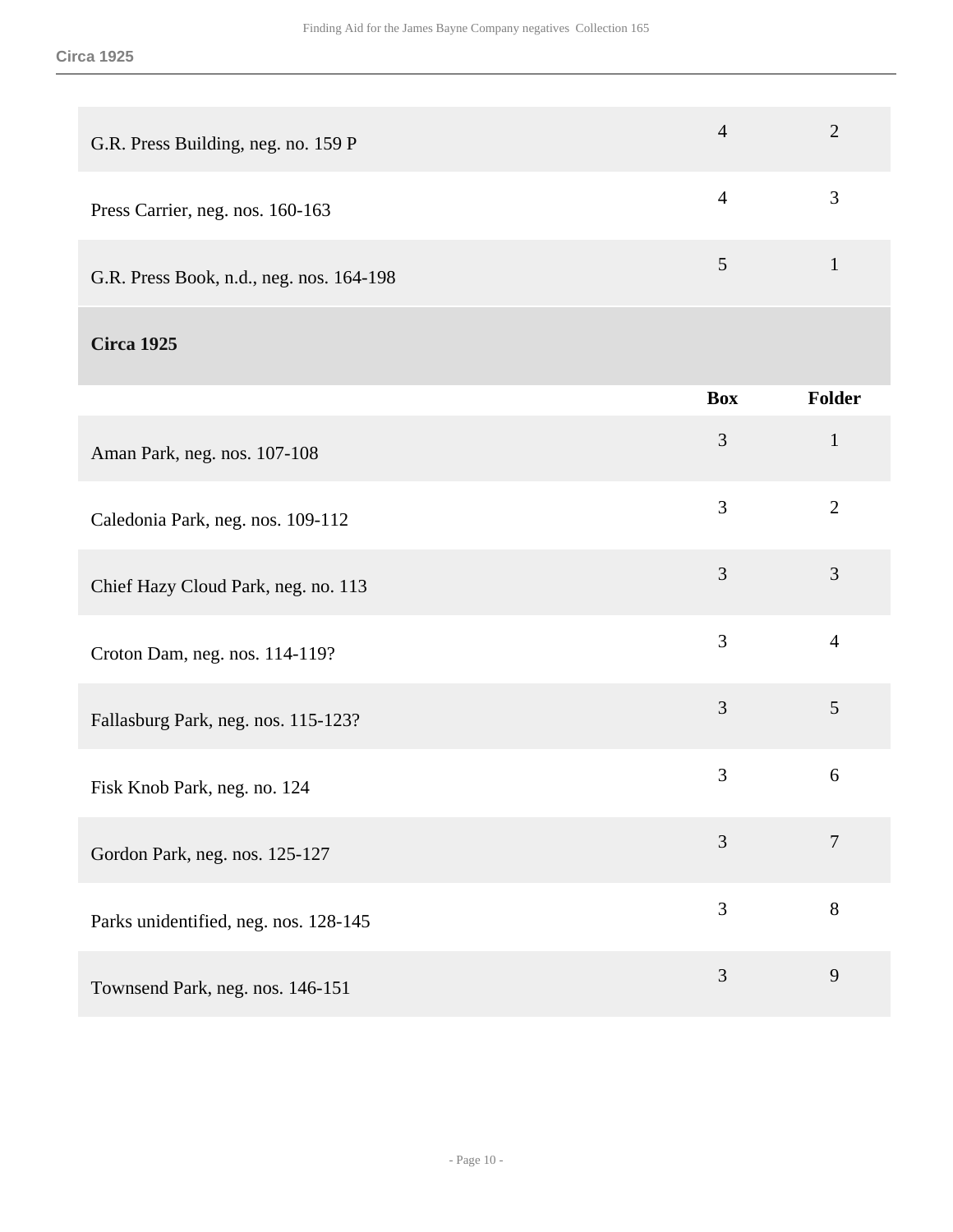<span id="page-10-0"></span>

| Wabasis Lake Park, neg. no. 152    | 3                | 10             |
|------------------------------------|------------------|----------------|
| Warren's Garden, neg. no. 153      | $\mathfrak{Z}$   | 11             |
| Wilcox Park, neg. nos. 154-155     | 3                | 12             |
| Indian Mounds Park, neg. no. 156 P | $\mathfrak{Z}$   | 13             |
| <b>Series II. Glass Negatives</b>  |                  |                |
| <b>Circa.</b> 1920                 |                  |                |
|                                    | <b>Box</b>       | <b>Folder</b>  |
|                                    |                  |                |
| Bayne Co. car garage               | 6                | $\mathbf{1}$   |
| Bayne Co. employees                | $6\,$            | $\overline{2}$ |
| Bayne Co. truck                    | $6\,$            | $3 - 5$        |
| Bayne Co. view side, front, rear   | 6                | $6 - 8$        |
| Bayne Co. view rear                | $\sqrt{6}$       | 9              |
| Bayne Co. wagon                    | $\boldsymbol{7}$ | 10             |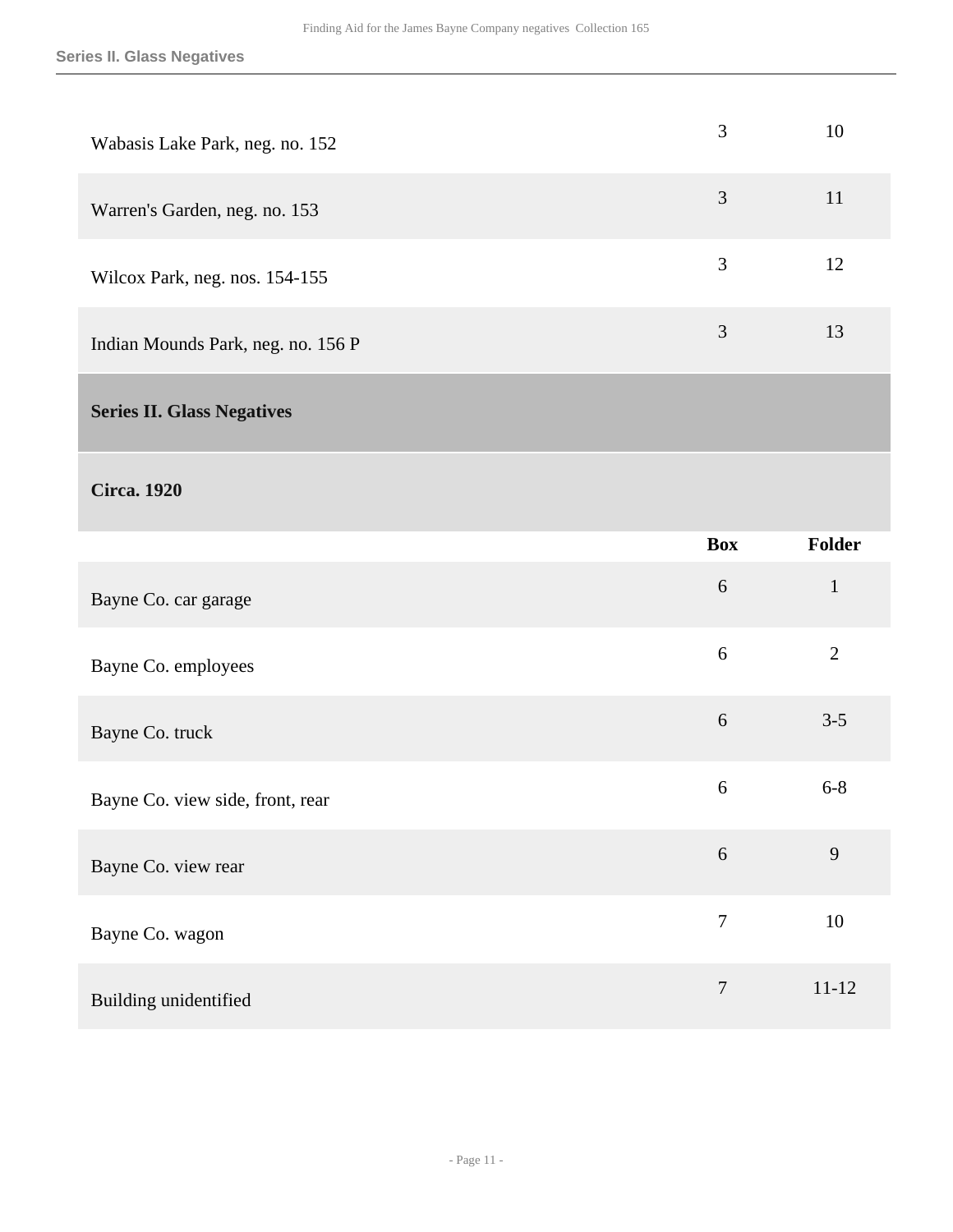| Desk and dresser                    | $\boldsymbol{7}$ | $13 - 15$ |
|-------------------------------------|------------------|-----------|
| Dresser                             | $\tau$           | 16        |
| Dining room table                   | $\boldsymbol{7}$ | 17        |
| Dining room table                   | $\tau$           | 18        |
| Dining room table                   | $8\,$            | 19-23     |
| Grand Rapids Chair Co.              | $8\,$            | 24        |
| Grand Rapids Fancy Furniture Co.    | 8                | 25        |
| <b>Grand Rapids Furniture Shops</b> | $8\,$            | 26        |
| Grand Rapids Office Chair Co.       | $8\,$            | 27        |
| <b>Grand Rapids Savings Bank</b>    | 9                | 28        |
| Grand Rapids Showcase Co. truck     | 9                | 29        |
| Living room                         | 9                | $30 - 31$ |
| Living room sofa                    | 9                | 32-36     |
| Living room sofa                    | $10\,$           | $37 - 45$ |